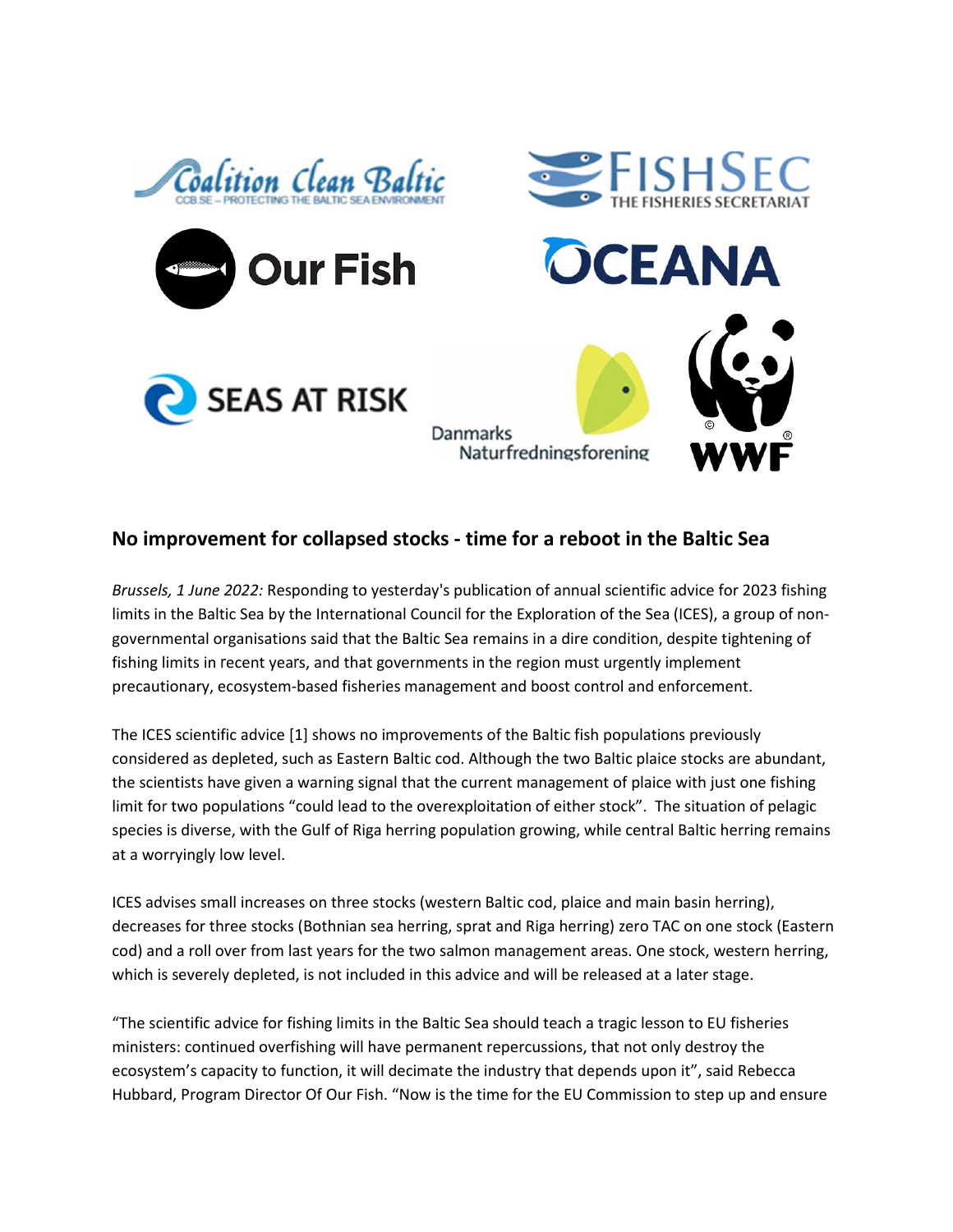that all fishing in the Baltic Sea has climate and ecosystem impact assessments, and for Member States to allocate the meagre quota available to those fishers with the least environmental impact and delivers the best social and economic benefits, as Article 17 of the Common Fisheries Policy requires."

"Today's advice from ICES confirms that the Baltic Sea ecosystem and the fisheries exploiting it are facing the worst crisis ever. Focusing on recovery, measures like cameras onboard to monitor bycatch and use of the best available selective and low impact gear must be made mandatory if any fishing is to happen in this exhausted and fragile ecosystem. Bottom trawling, with all its negative impacts on habitats, species and climate, has no place in the Baltic Sea anymore and must leave room for low impact fishers and angling", said Jan Isakson, Director of the Fisheries Secretariat.

"The ICES advice highlights once again that we fundamentally need to change the way we manage our fisheries in the Baltic. Besides setting fishing limits that stay within the scientific advice, the fishery of tomorrow needs to be as climate neutral as possible and fully electronically monitored. Decision makers need to do more to protect vulnerable fish habitats from bottom trawling and adopt an ecosystem based fishery," said Cathrine Pedersen Schirmer from the Danish Society of Nature Conservation.

"The most positive and concrete approach of the scientific advice and management options presented today is for the Baltic salmon stocks. Closing down harmful fishing on weak and stronger stocks intermixed in the open sea and instead focus fishing closer to rivers of origin and at the same time keep total quota low. This is the most useful advice the ICES released today and other stocks need a similar approach to safeguard subpopulations", says Nils Höglund, Fisheries Policy Officer at Coalition Clean Baltic.

"In a context of climate and environmental crises, fishing must go from being part of the problem to being part of the solution. The latest scientific advice shows that some of the main Baltic fish populations, including cod, herring, and eel, are overexploited and in a critical conservation state. There is an urgent need for Baltic states to not only set the fishing mortality to sustainable levels and minimise the impacts of fishing in the ecosystem, but also to progress towards an ecosystem-based management system in which fishing contributes to bringing back the good environmental status of the Baltic Sea", said Javier López, Campaign Director for Sustainable Fisheries at Oceana in Europe.

"The dramatic situation of fish stocks in the Baltic shows clearly that we must adapt our fisheries to the reality of the ecosystem, it doesn't work the other way around. The focus of the coming years needs to be to rebuild the stocks and to restore the ecosystems", said Christine Adams, Fisheries Policy Officer at Seas At Risk, adding: "Now the European Commission needs to defend that against short-sighted economic interests of fisheries ministers and guide the way into a future where all fishing in the Baltic is low-impact and low-emission."

"The new scientific advice for Baltic fish stocks continues to emphasise that sprat is an important forage species for Baltic cod, and that multispecies interactions should be considered when managing the sprat fishery. We therefore recommend that the European Commission and Baltic fisheries ministers continue